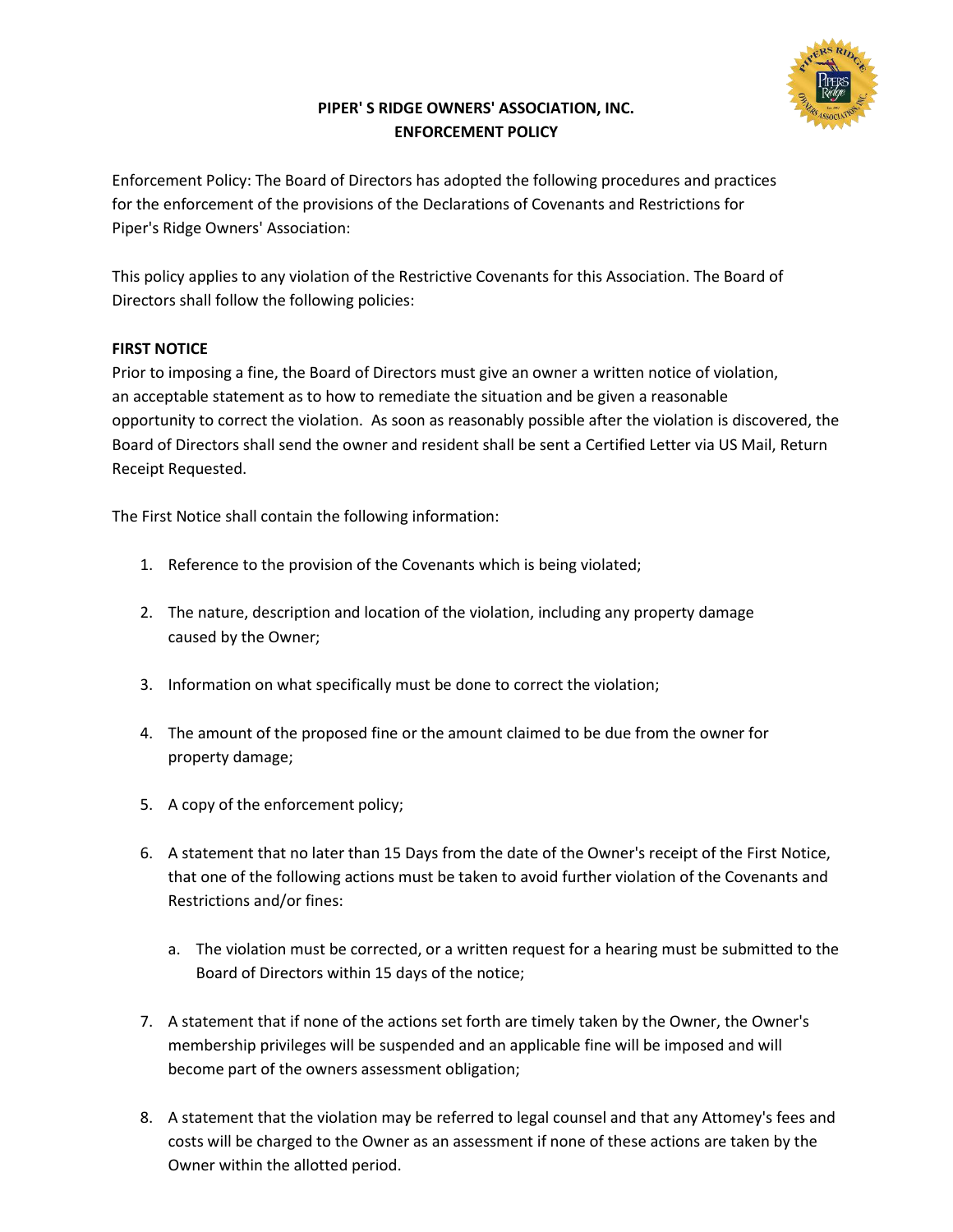

## **NOTICE TO FINE APPLICATION (SECOND NOTICE)**

Where the Board of Directors has observed the violation uncorrected, and has not received a written request for a hearing within (15) day period noted in the First Notice, the Board of directors, shall notify the owner and the violator (if different than the owner) that a fine is being applied to the Owner's assessment obligation and their voting rights and membership privileges will be suspended.

The Notice of Fine Application shall contain the following information:

- 1. The nature of the violation and date of original notice to correct or desist actions;
- 2. A statement that their voting rights and membership privileges will be suspended.
- 3. Fine: For "Minor Violations": the amount of \$2.50 per day or \$75.00 per month, whichever is less, is being applied against the owner's account for not curing the violation within the specified period of time contained in the previous notice; examples of Minor Violations include but are not limited to: prolonged parking of vehicles on the street; failure to maintain lot in an attractive manner, having signs in yard (excluding for sale, for rent, and temporary political signs,) dogs not kept on leash and causing a nuisance to residents.

Fine: For "Major Violations": a fine in the amount of \$5.00 per day or \$150 per month will be applied for not curing the violation within the specified period of time contained in the previous notice that remains unaddressed by the lot owner; Examples of Major Violations include but are not limited to: installation of structures or fences prohibited by the Covenants, Codes & Restrictions, installation of above ground pools, television or satellite dishes not meeting guidelines set forth in Covenants, fuel tanks situated so as to be visible from the street or other residences.

- 4. All future fines will be according to this regulation;
- 5. A statement that there is no limit to the number of fine applications for separate violations, which may occur, and that the matter may be referred to legal counsel for further enforcement measures if not corrected.

## **HEARING / APPEAL / DUE PROCESS**

The following steps should be provided in the case where a homeowner has been given appropriate notice of a violation and has submitted to the Board of Directors a written request for a hearing or a written appeal to the application of a fine within the specified period of time:

1. Hearing: If the owner requests a hearing within 15 days from the date of notice of violation or notice of fines imposed, to challenge the proposed action or appeal a fine application, a hearing before the Board of Directors shall be held affording the owner a